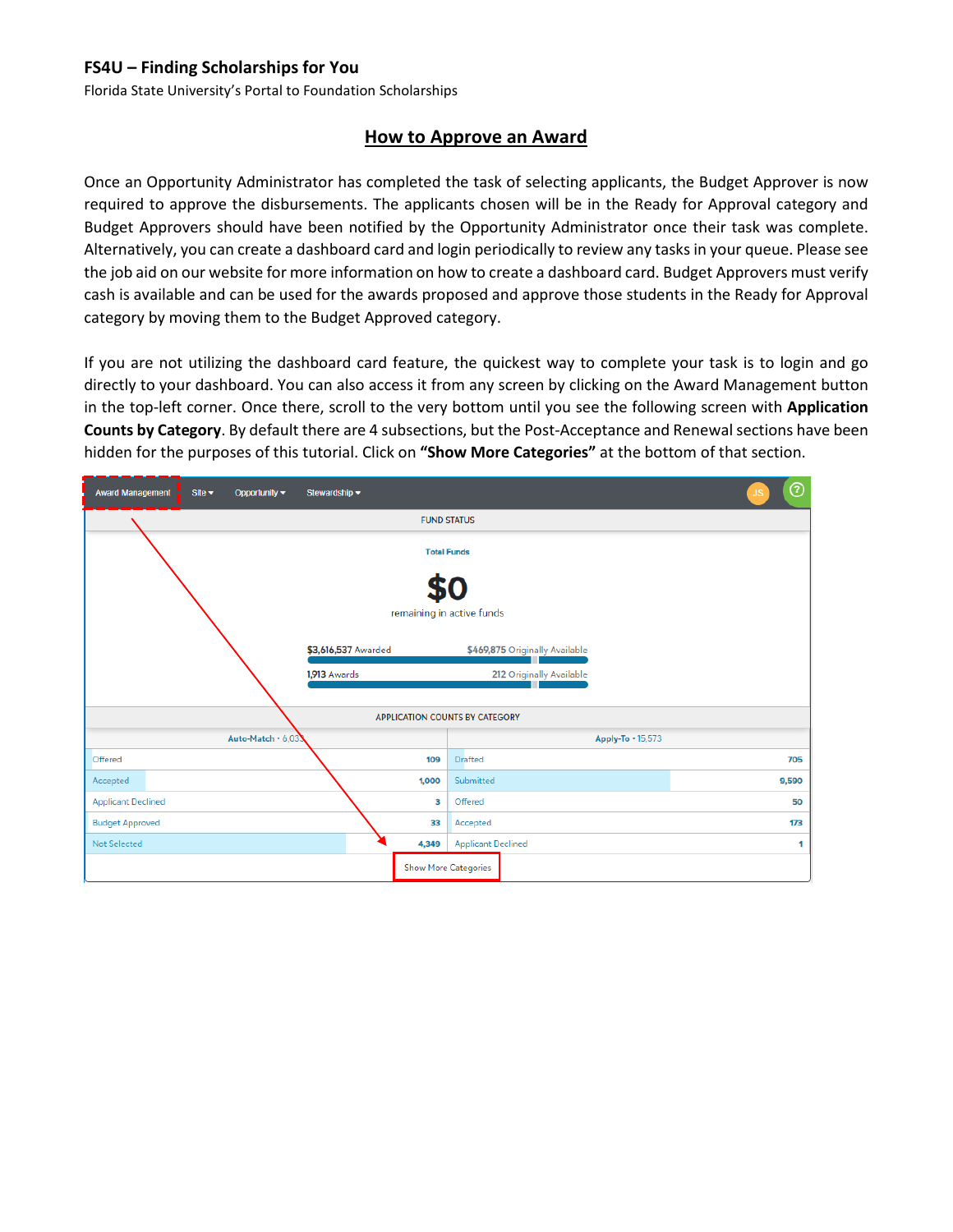Florida State University's Portal to Foundation Scholarships

Review the **"Ready for Approval"** categories in both sections for how many applicants require approval. Click anywhere in that section to be sent to the applicant grid.

| <b>Award Management</b><br>Stewardship ~<br>Opportunity $\blacktriangledown$<br>Site $\blacktriangleright$ | ℗<br><b>JS</b>                  |  |  |  |  |  |  |  |  |  |  |  |
|------------------------------------------------------------------------------------------------------------|---------------------------------|--|--|--|--|--|--|--|--|--|--|--|
| <b>APPLICATION COUNTS BY CATEGORY</b>                                                                      |                                 |  |  |  |  |  |  |  |  |  |  |  |
| Auto-Match . 6,033                                                                                         | Apply-To · 15,573               |  |  |  |  |  |  |  |  |  |  |  |
| <b>Offered</b>                                                                                             | <b>Drafted</b>                  |  |  |  |  |  |  |  |  |  |  |  |
| 109                                                                                                        | 705                             |  |  |  |  |  |  |  |  |  |  |  |
| 1,000                                                                                                      | Submitted                       |  |  |  |  |  |  |  |  |  |  |  |
| Accepted                                                                                                   | 9,590                           |  |  |  |  |  |  |  |  |  |  |  |
| <b>Applicant Declined</b>                                                                                  | Offered                         |  |  |  |  |  |  |  |  |  |  |  |
| з                                                                                                          | 50                              |  |  |  |  |  |  |  |  |  |  |  |
| <b>Budget Approved</b>                                                                                     | 173                             |  |  |  |  |  |  |  |  |  |  |  |
| 33                                                                                                         | Accepted                        |  |  |  |  |  |  |  |  |  |  |  |
| <b>Not Selected</b><br>4,349                                                                               | <b>Applicant Declined</b>       |  |  |  |  |  |  |  |  |  |  |  |
| <b>Budget Pending</b>                                                                                      | 4,969                           |  |  |  |  |  |  |  |  |  |  |  |
| $\overline{7}$                                                                                             | <b>Not Selected</b>             |  |  |  |  |  |  |  |  |  |  |  |
| <b>Validation Pending</b>                                                                                  | <b>Budget Approved</b>          |  |  |  |  |  |  |  |  |  |  |  |
| 21                                                                                                         | 13                              |  |  |  |  |  |  |  |  |  |  |  |
| <b>Ready for Approval</b>                                                                                  | <b>Validation Pending</b>       |  |  |  |  |  |  |  |  |  |  |  |
| 484                                                                                                        | 9                               |  |  |  |  |  |  |  |  |  |  |  |
| <b>System Admin Declined</b>                                                                               | <b>System Admin Declined</b>    |  |  |  |  |  |  |  |  |  |  |  |
| 27                                                                                                         | 3                               |  |  |  |  |  |  |  |  |  |  |  |
|                                                                                                            | 21<br><b>Ready for Approval</b> |  |  |  |  |  |  |  |  |  |  |  |
|                                                                                                            | <b>Budget Pending</b><br>39     |  |  |  |  |  |  |  |  |  |  |  |
| <b>Show Fewer Categories</b>                                                                               |                                 |  |  |  |  |  |  |  |  |  |  |  |

Filter the applications grid by selecting the drop down menu under **"Category"** and then select **"Ready for Approval"**. You will do this for both Auto-match and Apply-to applications.

|    | <b>Award Management</b>             | Site $\blacktriangleright$ |            | Opportunity $\blacktriangledown$                                                    | Stewardship -  |                     |                                 |                         |                      |                                       | <b>JS</b>                   | ⓒ             |
|----|-------------------------------------|----------------------------|------------|-------------------------------------------------------------------------------------|----------------|---------------------|---------------------------------|-------------------------|----------------------|---------------------------------------|-----------------------------|---------------|
|    | Apply-To Applications<br>Award Mode |                            |            |                                                                                     |                |                     |                                 |                         |                      |                                       |                             |               |
| 17 | 旧                                   |                            | 88<br>$-+$ |                                                                                     |                |                     | Complete View                   |                         |                      | 1-50 of 15582                         | $\blacktriangledown$ Page 1 | $\rightarrow$ |
| □  | View                                | Award Mode                 | Id         | Category                                                                            | Categorized At | <b>Award Period</b> | <b>Portfolio Name</b>           | Name                    | <b>Primary Email</b> | <b>Email Aliases</b>                  | UID                         | A             |
|    |                                     |                            |            | All<br>$\overline{\mathbf{v}}$<br>All                                               |                | All<br>▼            |                                 |                         |                      |                                       |                             | A             |
| □  | View                                | <b>Award Mode</b>          | 5          | <b>System</b><br><b>Drafted</b>                                                     |                |                     | Phi Gamma D                     | Deedra Nisbet           |                      | dhn18c@my.fs dhn18c@my.fs 200553042   |                             |               |
| П  | View                                | <b>Award Mode</b>          | 5          | Submitted<br>Offered                                                                |                |                     | Phi Gamma D Julia Raczek        |                         |                      | jrr18b@my.fsu jrr18b@my.fsu 200549273 |                             |               |
| □  | View                                | Award Mode                 | 5          | Accepted<br><b>Applicant Declined</b>                                               |                |                     | Doug St. Angel Julia Raczek     |                         |                      | jrr18b@my.fsu jrr18b@my.fsu 200549273 |                             |               |
| □  | View                                | <b>Award Mode</b>          | 5          | Custom<br>Not Selected                                                              |                |                     | Dr. Mary L. Pa Audrina Brymer   |                         |                      | aib19c@my.fsu aib19c@my.fsu 200580978 |                             |               |
| O  | View                                | <b>Award Mode</b>          | 5          | <b>Budget Approved</b><br><b>Validation Pending</b><br><b>System Admin Declined</b> |                |                     | Phi Gamma D                     | <b>Kirsten Williams</b> |                      | klw18@my.fsu klw18@my.fsu 200514099   |                             |               |
| □  | View                                | <b>Award Mode</b>          | 5          | <b>Ready for Approval</b><br><b>Budget Pending</b>                                  |                |                     | Phi Gamma D Wyatt Hinkle        |                         |                      | wh15b@my.fsu wh15b@my.fsu 200205524   |                             |               |
| O  | View                                | <b>Award Mode</b>          | 5          | Budget Ap 08/15/2019                                                                |                | <b>Fall 2019</b>    | Florida State U Barrington Mc   |                         |                      | bm16h@my.fs bm16h@my.fs 200404612     |                             |               |
| □  | View                                | <b>Award Mode</b>          | 5          | Budget Ap 08/15/2019                                                                |                | <b>Fall 2019</b>    | Florida State U. Fabuola Pierre |                         | $f$ ip15@my.fsu      | fjp15@my.fsu                          | 200303878                   |               |

Review the Fund Code, Portfolio Name, Award Period, Amount Offered and any other columns relevant to your decision making process. Subtotal the amount for each Fund Code to calculate how much is being requested and validate it against the available cash from one of your OMNI available balance reports.

You can also customize this view, save it and/or add it as a Dashboard Card by using the icons in the top-left corner of the grid.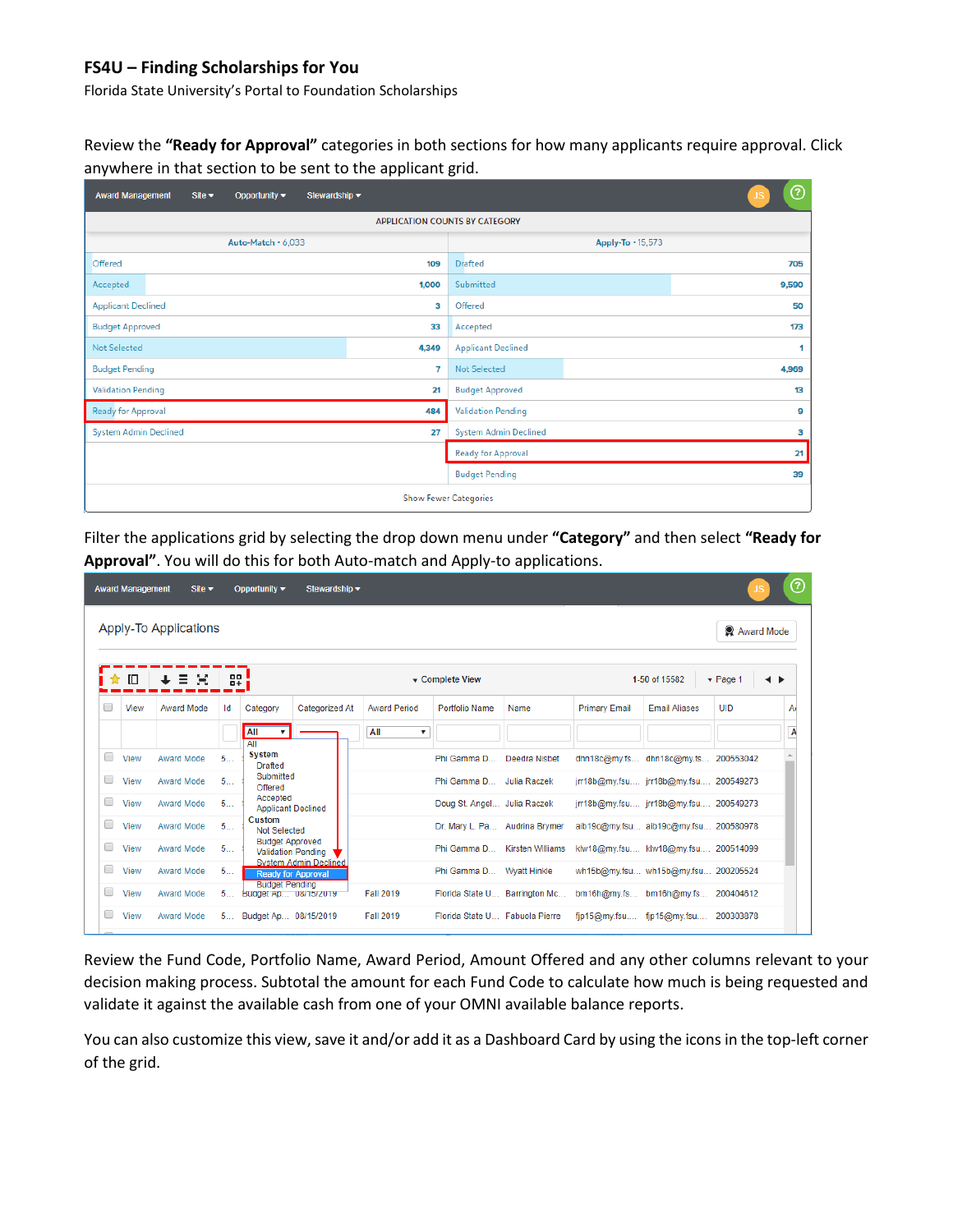Florida State University's Portal to Foundation Scholarships

Select the checkbox next to the applicant you are ready to categorize, or select the check box in the top-left corner to select all.

|                         | <b>Award Management</b>      | Site $\blacktriangleright$ |    | Opportunity $\blacktriangledown$ | Stewardship $\blacktriangleright$ |                     |                             |                |                      |                                       | US.                              | ℗      |
|-------------------------|------------------------------|----------------------------|----|----------------------------------|-----------------------------------|---------------------|-----------------------------|----------------|----------------------|---------------------------------------|----------------------------------|--------|
|                         | <b>Apply-To Applications</b> |                            |    |                                  |                                   |                     |                             |                |                      |                                       | Award Mode                       |        |
| ✿                       | 旧                            | 目質                         | 82 |                                  |                                   |                     | ▼ Complete View             |                |                      | 1-50 of 15582                         | $\blacktriangledown$ Page 1<br>◂ | ▸      |
| $\Box$                  | View                         | Award Mode                 | Id | Category                         | Categorized At                    | <b>Award Period</b> | <b>Portfolio Name</b>       | Name           | <b>Primary Email</b> | <b>Email Aliases</b>                  | <b>UID</b>                       | A      |
|                         |                              |                            |    | All<br>$\boldsymbol{\mathrm{v}}$ |                                   | All<br>▼            |                             |                |                      |                                       |                                  | A<br>_ |
| $\overline{\mathbf{v}}$ | <b>View</b>                  | Award Mode                 |    | 5 Submitted                      | 08/15/2019                        |                     | Phi Gamma D                 | Deedra Nisbet  |                      | dhn18c@my.fs dhn18c@my.fs 200553042   |                                  |        |
| u                       | <b>View</b>                  | <b>Award Mode</b>          |    | 5 Submitted                      | 08/15/2019                        |                     | Phi Gamma D                 | Julia Raczek   |                      | jrr18b@my.fsu jrr18b@my.fsu 200549273 |                                  |        |
| O                       | View                         | <b>Award Mode</b>          | 5  | Submitted                        | 08/15/2019                        |                     | Doug St. Angel Julia Raczek |                |                      | jrr18b@my.fsu jrr18b@my.fsu 200549273 |                                  |        |
|                         | View                         | Award Mode                 | 5. | Submitted                        | 08/15/2019                        |                     | Dr Mary L. Pa.              | Audrina Brymer | aih19c@mv fsu        | aib19c@mv fsu                         | 200580978                        |        |

Scroll to the bottom of the page and click on **"Act on Selected"**. Select **"Categorize"** from the drop down menu.

|        | <b>Award Management</b> |            | Site $\blacktriangleright$ | Opportunity $\blacktriangleright$ | Stewardship $\blacktriangleright$ |                                                                                    | $\circled{?}$ |
|--------|-------------------------|------------|----------------------------|-----------------------------------|-----------------------------------|------------------------------------------------------------------------------------|---------------|
| 0      | View                    | Award Mode |                            | 5 Drafted                         | 08/14/2019                        | Dr. Mary L. Pa Naomi Thelusma nt09c@my.fsu nt09c@my.fsu 000090600                  |               |
| 0      | <b>View</b>             | Award Mode |                            | 5 Offered                         | 08/15/2019                        | Fall 2019/Sprin Margaret Bow Constance Fee cjf16b@my.fsu cjf16b@my.fsu 200310888   |               |
| $\Box$ | View                    | Award Mode |                            | 5. Offered                        | 08/15/2019                        | Fall 2019/Sprin Eleanor McKay Peyton Hauser<br>ph16f@my.fsu ph16f@my.fsu 200386336 |               |
| O      | View                    | Award Mode |                            | 5 Offered                         | 08/15/2019                        | iam18b@my.fs iam18b@my.fs 200492406<br>Fall 2019/Sprin Eleanor McKay Isabel Morby  |               |
|        | <b>Email Users</b>      |            |                            | Submitted                         | 08/13/2019                        | itg18b@my.fsu itg18b@my.fsu 200506575<br>Marsha Lewis Hene Grier                   |               |
|        | Categorize              |            |                            |                                   |                                   |                                                                                    |               |
|        | <b>Act on Selected</b>  |            |                            |                                   |                                   |                                                                                    |               |
|        |                         |            |                            |                                   |                                   |                                                                                    |               |

A **Categorize Selected** box will appear. Change the **"Choose a Category"** to **"Budget Approved"** and click **"Categorize"**. The amount and term should be blank to indicate no changes.

| <b>Award Management</b><br>Site $\blacktriangleright$<br>Opportunity $\blacktriangledown$ | Stewardship $\blacktriangledown$       | KC                         | $\odot$ |
|-------------------------------------------------------------------------------------------|----------------------------------------|----------------------------|---------|
| View Award Mode 4 Submit                                                                  | <b>Categorize Selected</b><br>$\times$ | cg18k@my.fsu 200553629     | Ed      |
| View Award Mode 4 Submit                                                                  |                                        | ja18di@my.fsu 200561050    | Ed      |
| View Award Mode 4 Submit                                                                  | <b>Choose a Category</b>               | ja18di@my.fsu 200561050    | Ed      |
| View Award Mode 4 Submit                                                                  | <b>Budget Approved</b><br>∸            | ja18di@my.fsu 200561050    | Ed      |
| View Award Mode 4 Submit                                                                  | $\alpha$                               | ja18di@my.fsu 200561050    | Ed      |
| View Award Mode 4 Submi                                                                   | <b>System</b>                          | ja18di@my.fsu 200561050    | Ed      |
| View Award Mode 4 Submi                                                                   | Custom                                 | xl14h@my.fsu 200182603     | Ed      |
| View Award Mode 4 Submi                                                                   | <b>Budget Approved</b>                 | sm16k@my.fsu 200316277     | Ed      |
| View Award Mode 4 Accept                                                                  | Ready For Approval                     | sm16k@my.fsu 200316277     | Ed      |
| View Award Mode 4 Submi                                                                   | <b>Budget Pending</b>                  | bia18@my.fsu 200534050     | Ed      |
| <b>Award Mode</b><br><b>View</b><br>A Accent                                              | Categorize                             | hig19@my feu.<br>200534050 | Ed.     |

You can also choose **"Budget Pending"** if you need to put the applicant into a holding category for discussion with the Opportunity Administrator. You can return to it later and choose **"Budget Approved"** then.

You may update the amount or term at this time as well; however, if you do so, this will affect every applicant selected, which is important to note if you clicked on the select-all box earlier in the tutorial.